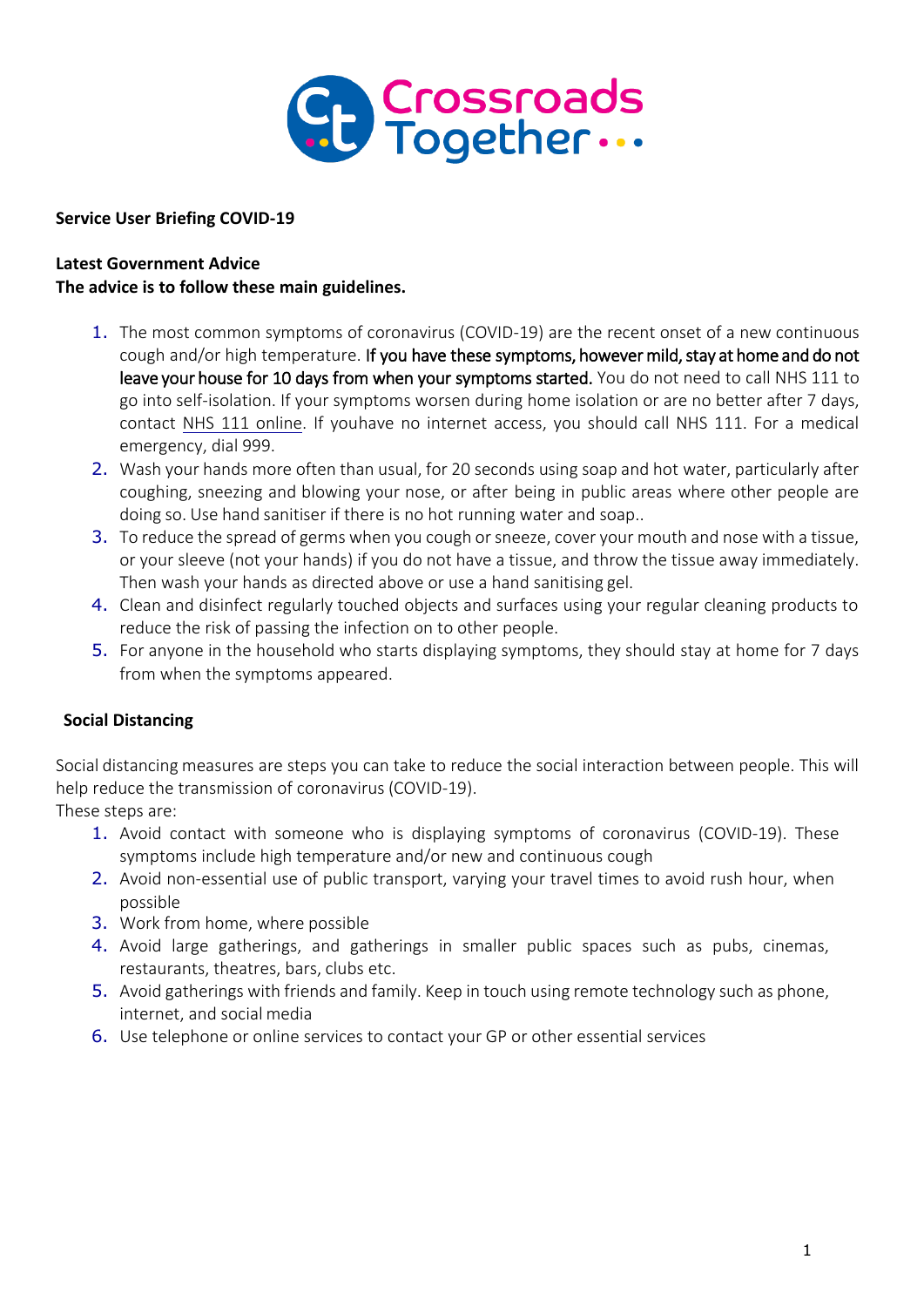# **The Government is advising those who are at increased risk of severe illness from coronavirus (COVID-19) to be particularly stringent in following the social distancing measures.**

At the current time and based on understanding of what is known of COVID-19 and other similar respiratory viruses, it is likely that older people and those with chronic medical conditions may be vulnerable to severe disease. As more information emerges, recommendations may change.

This group includes those who are:

- aged 70 or older (regardless of medical conditions)
- under 70 with an underlying health condition listed below (i.e. anyone instructed to get a flu jab as an adult each year on medical grounds):
	- $\triangleright$  chronic (long-term) respiratory diseases, such as [asthma,](https://www.nhs.uk/conditions/asthma/) [chronic](https://www.nhs.uk/conditions/chronic-obstructive-pulmonary-disease-copd/) obstructive [pulmonary disease \(COPD\),](https://www.nhs.uk/conditions/chronic-obstructive-pulmonary-disease-copd/) emphysema or [bronchitis](https://www.nhs.uk/conditions/bronchitis/)
	- $\triangleright$  chronic heart disease, such as heart [failure](https://www.nhs.uk/conditions/heart-failure/)
	- $\triangleright$  [chronic kidney](https://www.nhs.uk/conditions/kidney-disease/) disease
	- $\triangleright$  chronic liver disease, such as [hepatitis](https://www.nhs.uk/conditions/hepatitis/)
	- chronic neurological conditions, such as [Parkinson's disease](https://www.nhs.uk/conditions/parkinsons-disease/), [motor](https://www.nhs.uk/conditions/motor-neurone-disease/) [neuron](https://www.nhs.uk/conditions/motor-neurone-disease/) [disease,](https://www.nhs.uk/conditions/motor-neurone-disease/) [multiple sclerosis \(MS\),](https://www.nhs.uk/conditions/multiple-sclerosis/) a learning disability or cerebral palsy
	- $\blacktriangleright$  [diabetes](https://www.nhs.uk/conditions/diabetes/)
	- $\triangleright$  problems with your spleen for example, [sickle](https://www.nhs.uk/conditions/sickle-cell-disease/) cell disease or if you have had your spleen removed
	- $\triangleright$  a weakened immune system as the result of conditions such as [HIV](https://www.nhs.uk/conditions/hiv-and-aids/) [and AIDS,](https://www.nhs.uk/conditions/hiv-and-aids/) or medicines such as [steroid tablets](https://www.nhs.uk/conditions/steroids/) or [chemotherapy](https://www.nhs.uk/conditions/chemotherapy/)
	- $\triangleright$  being seriously overweight (a body mass index (BMI) of 40 or above)
	- $\triangleright$  those who are pregnant

*Visit the website for Public Health England for further information:* 

*[WWW.GOV.UK](http://www.gov.uk/)*

### **Vulnerable Groups and Caring Responsibilities**

Please be reassured that we are working to protect service users and staff from any risks and following government guidelines. Careful consideration is being given to all staff work rota's to ensure nobody is put at any undue risk. Please ensure if you have symptoms that you contact our care team as soon as possible to alert us to your situation. Our staff have been asked to do the same should they have any symptoms.

### **Local offices**

Please be reassured at present your local care office will remain open. A number of office staff will be maximising working from home to encourage social distancing which is beneficial to others in the workplace. However all offices will be covered .The person you usually speak to may be working from home but there will always be a member of our team in your local office to talk to should you need support.